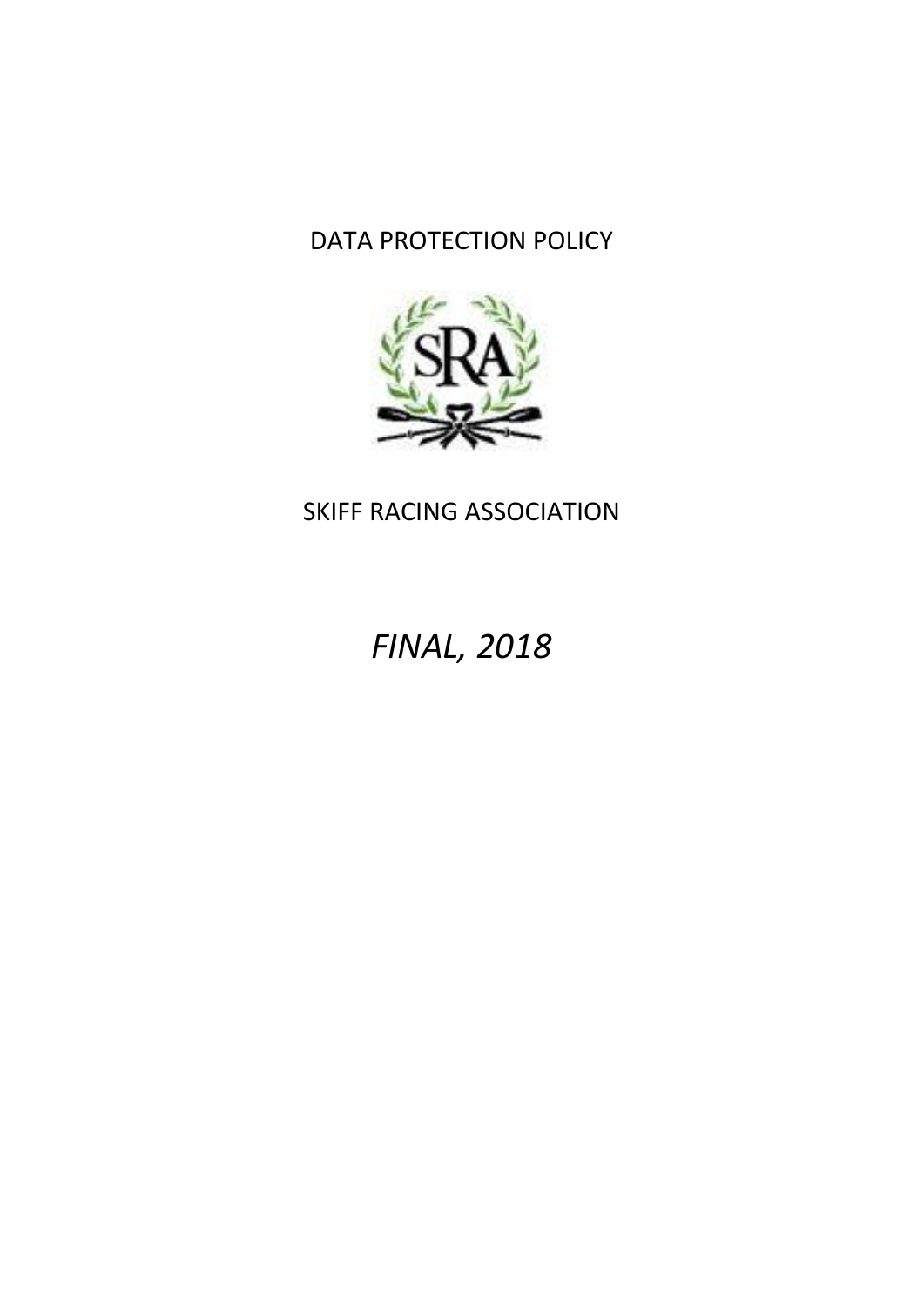#### Doc. No: SRA Data Protection Policy - FINAL, 2018

### **CONTENTS**

#### Section Page  $1.1$  $1.2$  $1.3$ Registration with UK Information Commissioners Office (ICO).............................. 3  $1.4$ Requirement for a designated Data Protection Officer (DPO) ................................. 4 2. PERSONAL INFORMATION COMPILED, HELD AND PROCESSED...........................5  $21$  $2.2$  $2.3$  $2.4$  $3<sub>1</sub>$  $\mathbf{A}$ 5. 6.  $\overline{7}$ . 8.  $\mathbf{q}$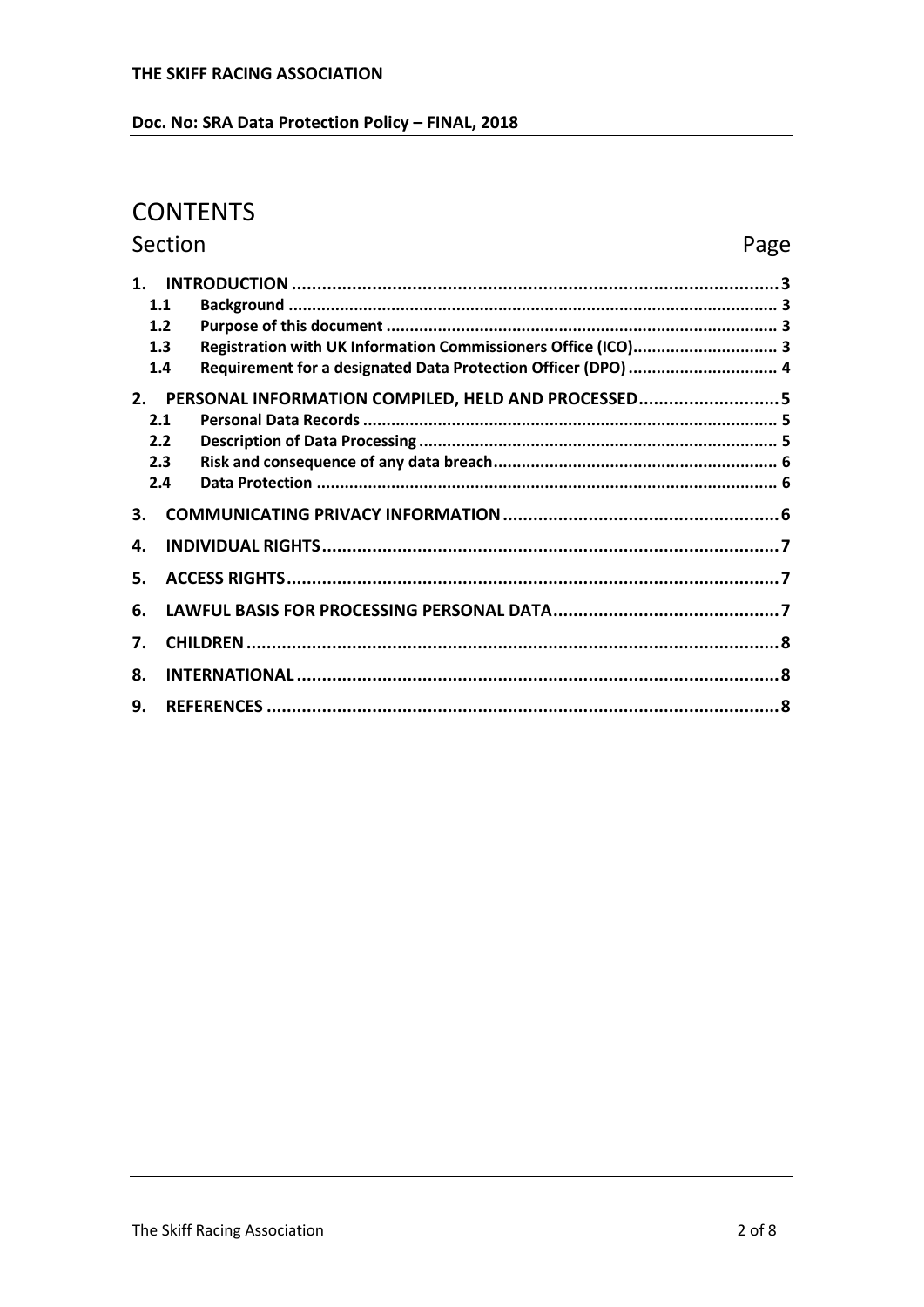#### **Doc. No: SRA Data Protection Policy – FINAL, 2018**

### <span id="page-2-0"></span>**1. INTRODUCTION**

#### <span id="page-2-1"></span>**1.1 Background**

The Skiff Racing Association (SRA) is aware of the need for lawfully protecting the rights and privacy of individuals. The Regulation (EU) 2016/679 General Data Protection Regulation (GDPR) [\[Ref. 1\]](#page-7-3) is applicable as of May 25th, 2018 in all member states of the EU to harmonize data privacy laws across Europe and governs the use of information about people (personal data). The British government Data Protection Act 2018 [\[Ref. 2\]](#page-7-4) supplements the GDPR and applies a broadly equivalent regime to certain types of processing to which the GDPR does not apply.

The SRA needs to collect and use certain types of Data in order to carry on our association business. This personal information must be collected and dealt with appropriately.

Personal data can be held on computers, laptops and mobile devices, or in a manual file, and includes email, minutes of meetings, and photographs.

The SRA Secretary will remain the data *controller* for the information held. The committee and volunteers will be personally responsible for *processing* and using personal information in accordance with the GDPR.

Committee members and volunteers, who have access to personal information, will be expected to read and comply with this policy.

#### <span id="page-2-2"></span>**1.2 Purpose of this document**

The purpose of this document is to set out the Skiff Racing Association (SRA) policy and procedures for protecting personal data. The committee regard the lawful and correct treatment of personal information as very important to successful working, and to maintaining the confidence of those with whom we deal with.

#### <span id="page-2-3"></span>**1.3 Registration with UK Information Commissioner's Office (ICO)**

It is understood from the information available from the UK ICO that the SRA **is not required** to register with the ICO as it is a **not-for-profit** organisation meeting the following criteria, downloaded from the ICO website in April 2018.

"You do not have to register if organisation was established for not-for-profit making purposes and does not make a profit or if your organisation makes a profit for its own purposes, as long as the profit is not used to enrich others. You must:

- only process information necessary to establish or maintain membership or support;
- only process information necessary to provide or administer activities for people who are members of the organisation or have regular contact with it;
- only share the information with people and organisations necessary to carry out the organisation's activities. Important - if individuals give you permission to share their information, this is OK; and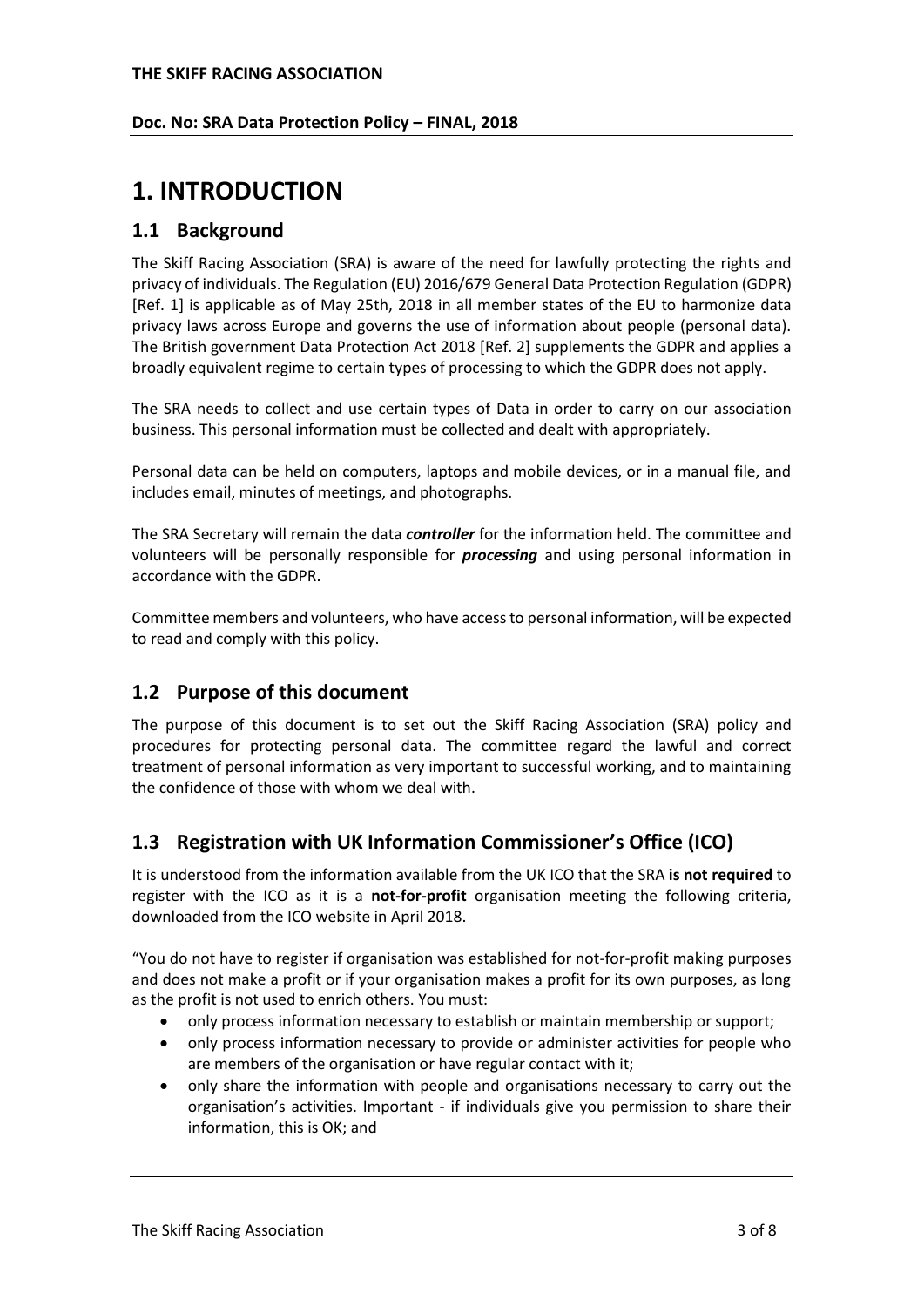#### **Doc. No: SRA Data Protection Policy – FINAL, 2018**

• only keep the information while the individual is a member or supporter or as long as necessary for member/supporter administration."

#### <span id="page-3-0"></span>**1.4 Requirement for a designated Data Protection Officer (DPO)**

It is understood there is **no requirement for the SRA to designate a named Data Protection Officer** as the SRA does not meet the necessary criteria, as defined in Article 39 of the GDPR [\[Ref. 1\]](#page-7-3), as at October 2018:

"(1) The controller and the processor shall designate a data protection officer in any case where: a) the processing is carried out by a public authority or body, except for courts acting in their judicial capacity;

b) the core activities of the controller or the processor consist of processing operations which, by virtue of their nature, their scope and/or their purposes, require regular and systematic monitoring of data subjects on a large scale; or

c) the core activities of the controller or the processor consist of processing on a large scale of special categories of data pursuant to Article 9 and personal data relating to criminal convictions and offences referred to in Article 10"

Notes:

- The SRA is not a public authority or body, but is the controller and the processor of personal data.
- The SRA does not process or monitor data subjects on a large scale
- The SRA does not process any special categories of personal data e.g. health / welfare records or criminal records.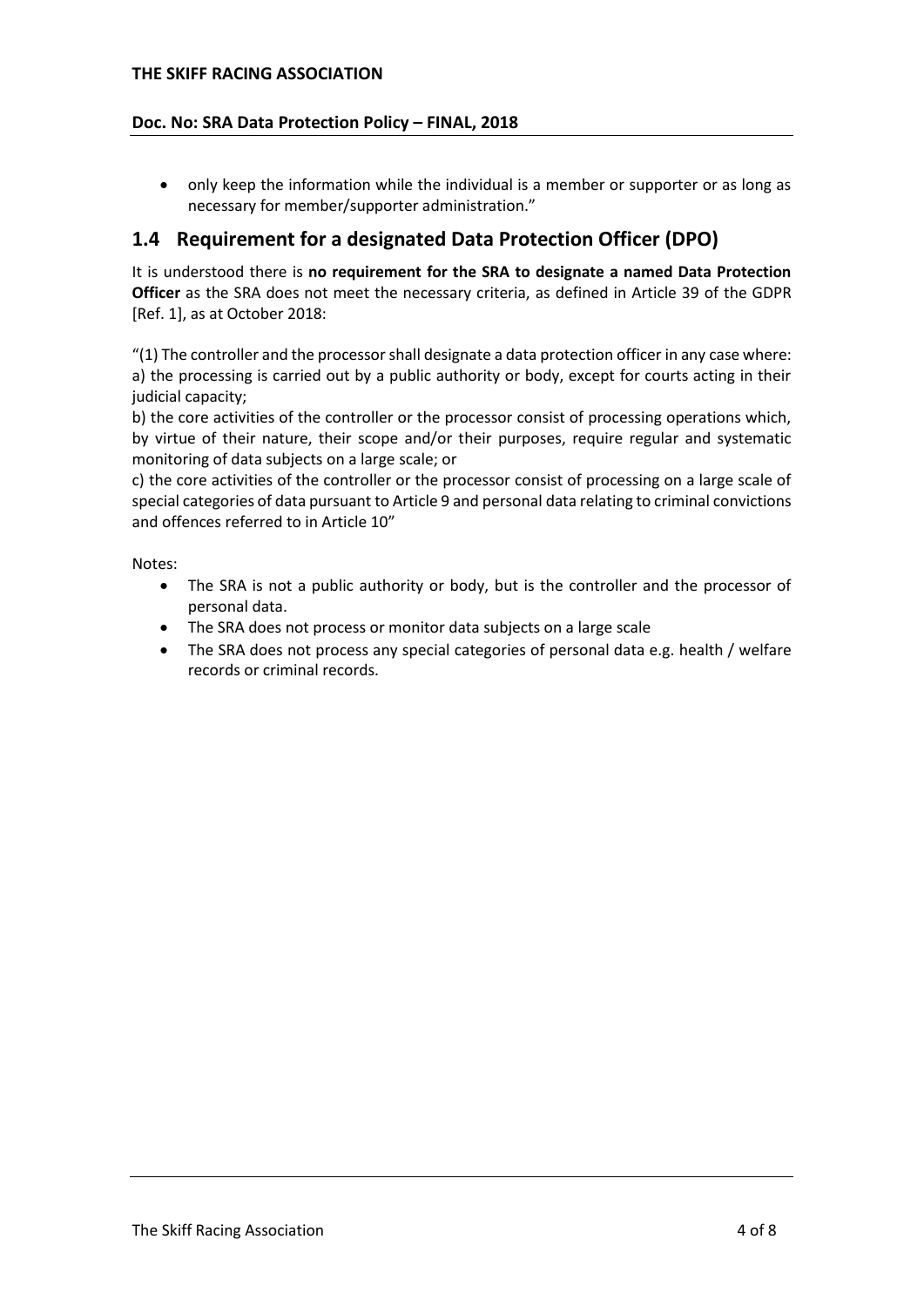## <span id="page-4-0"></span>**2. PERSONAL INFORMATION COMPILED, HELD AND PROCESSED BY THE SRA**

#### <span id="page-4-1"></span>**2.1 Personal Data Records**

The personal data compiled, held and processed by the SRA is provided in the following table:

| <b>Personal Data Held</b>                                                                                                                                                                                      | <b>Source of Data</b>                                                                                                                                                      | Who shared with ("recipients")                                                                                    |
|----------------------------------------------------------------------------------------------------------------------------------------------------------------------------------------------------------------|----------------------------------------------------------------------------------------------------------------------------------------------------------------------------|-------------------------------------------------------------------------------------------------------------------|
|                                                                                                                                                                                                                |                                                                                                                                                                            |                                                                                                                   |
| <b>Club</b><br>Captains,<br>Vice<br>Captains,<br>Regatta<br><b>SRA</b><br><b>Organisers</b><br>&<br><b>Committee Members</b><br><b>Names</b><br>Addresses<br><b>Telephone Numbers</b><br><b>E-mail Address</b> | Provided by the<br>individual Club Captains,<br>Vice Captains, Regatta<br>Organisers and SRA<br><b>Committee Members for</b><br>distribution. (Approx. 30<br>individuals). | Club Captains, Vice Captains,<br>Regatta Organisers & SRA<br><b>Committee Members</b>                             |
| <b>SRA Umpires &amp; Judges</b>                                                                                                                                                                                | Provided by the<br>individual SRA Umpires &<br>Judges for distribution.<br>(Approx. 25 individuals)                                                                        | Club Captains, Vice Captains,<br>Regatta Organisers, SRA<br><b>Committee Members and SRA</b><br>Umpires & Judges. |
| <b>Names</b>                                                                                                                                                                                                   |                                                                                                                                                                            |                                                                                                                   |
| Addresses                                                                                                                                                                                                      |                                                                                                                                                                            |                                                                                                                   |
| <b>Telephone Numbers</b>                                                                                                                                                                                       |                                                                                                                                                                            |                                                                                                                   |
| E-mail Address                                                                                                                                                                                                 |                                                                                                                                                                            |                                                                                                                   |
| <b>Skiff Racers Status Record</b>                                                                                                                                                                              | Provided as race results                                                                                                                                                   | All Skiff Club Captains & Vice<br>Captains.                                                                       |
| <b>Event Description</b>                                                                                                                                                                                       |                                                                                                                                                                            |                                                                                                                   |
| <b>Winners Names</b>                                                                                                                                                                                           |                                                                                                                                                                            |                                                                                                                   |
| Club                                                                                                                                                                                                           | by Regatta Organisers                                                                                                                                                      | Summary of season end results                                                                                     |
| Gender                                                                                                                                                                                                         | (Approx. 200 individuals)                                                                                                                                                  | sent to British Rowing Almanack for                                                                               |
| Race Results                                                                                                                                                                                                   |                                                                                                                                                                            | publication.                                                                                                      |
| <b>Skiffing Race Status Points</b>                                                                                                                                                                             |                                                                                                                                                                            |                                                                                                                   |

#### <span id="page-4-2"></span>**2.2 Description of Data Processing**

The processing carried out on the data is as follows:

#### **Club Captains, Vice Captains, Regatta Organisers & SRA Committee Members**

- Data provided by individuals (name, address, telephone numbers, E-mail addresses) is recorded, on an annual basis.
- The recorded data is distributed to all the individuals contained within the record, to facilitate communication between the Skiff Racing Clubs, Regatta organisers and SRA Committee members, on an annual basis.

#### **SRA Umpires & Judges**

• Data provided by individuals (name, address, telephone numbers, E-mail addresses) is recorded, on an annual basis.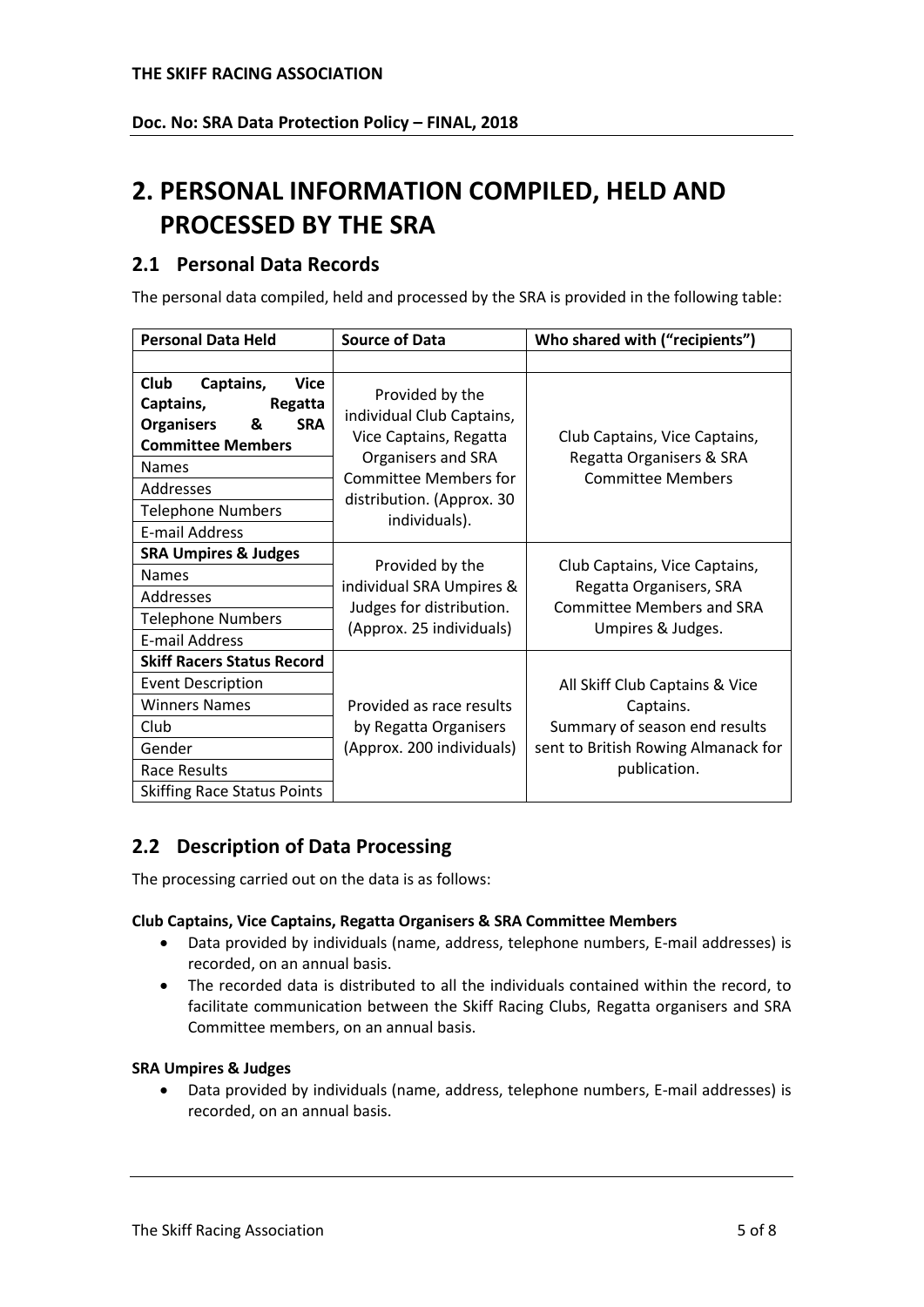#### **Doc. No: SRA Data Protection Policy – FINAL, 2018**

• The recorded data is distributed to all the individuals contained within the record and to Club Captains, Vice Captains, Regatta Organisers & SRA Committee Members, to facilitate communication for organisation of regattas, on an annual basis.

#### **Skiff Racers**

- Data of race wins for individuals are provided by Regatta Organisers (club, name, gender, skiff category) to the SRA which is compiled on a continuous basis into a record of the individuals' accrued skiff race points in each skiff category.
- This record is distributed to all Club Captains & Vice Captains to facilitate their crew compositions and entries for skiff events, on at least an annual basis.

#### <span id="page-5-0"></span>**2.3 Risk and consequence of any data breach**

The personal data recorded, organised and then distributed by the SRA is the minimum information required in order to facilitate the communications necessary for Skiff Racing. The personal information does not include any profiling or financial information. If any data breach were to occur the risk is the exposure of the contact details of a small number of people (approx. 30), and is unlikely to result in discrimination, damage to reputation, financial loss, loss of confidentiality or any other significant economic or social disadvantage. The severity of any consequence to a breach is therefore very low.

If the Record of Race Wins were breached and or accidentally erased, there would be inconvenience but there are no foreseeable severe consequences to the rights and freedoms of individuals or skiff clubs. The record of race wins is recorded each year within the British Rowing Almanack, and records of race wins in recent years can also be sought from the relevant Regatta Organisers, so a detailed record could be recreated if required.

#### <span id="page-5-1"></span>**2.4 Data Protection**

Taking into account the likelihood and consequences of any data breach (Section [2.3\)](#page-5-0), the SRA Secretary shall ensure that personal data, if held electronically, is password protected, and backup to a secure separate hard drive or similar.

Any hardcopy records are normally held by the SRA secretary at their home, so the likelihood of this information being targeted to be stolen or of being accidentally destroyed is very low.

## <span id="page-5-2"></span>**3. COMMUNICATING PRIVACY INFORMATION**

Privacy information is provided to individuals at the time of collecting personal data from them. Individuals are supplied with information including:

- The name and contact details of the SRA,
- purposes for processing their personal data,
- the lawful basis of the processing
- the retention periods for that personal data,
- and who it will be shared with.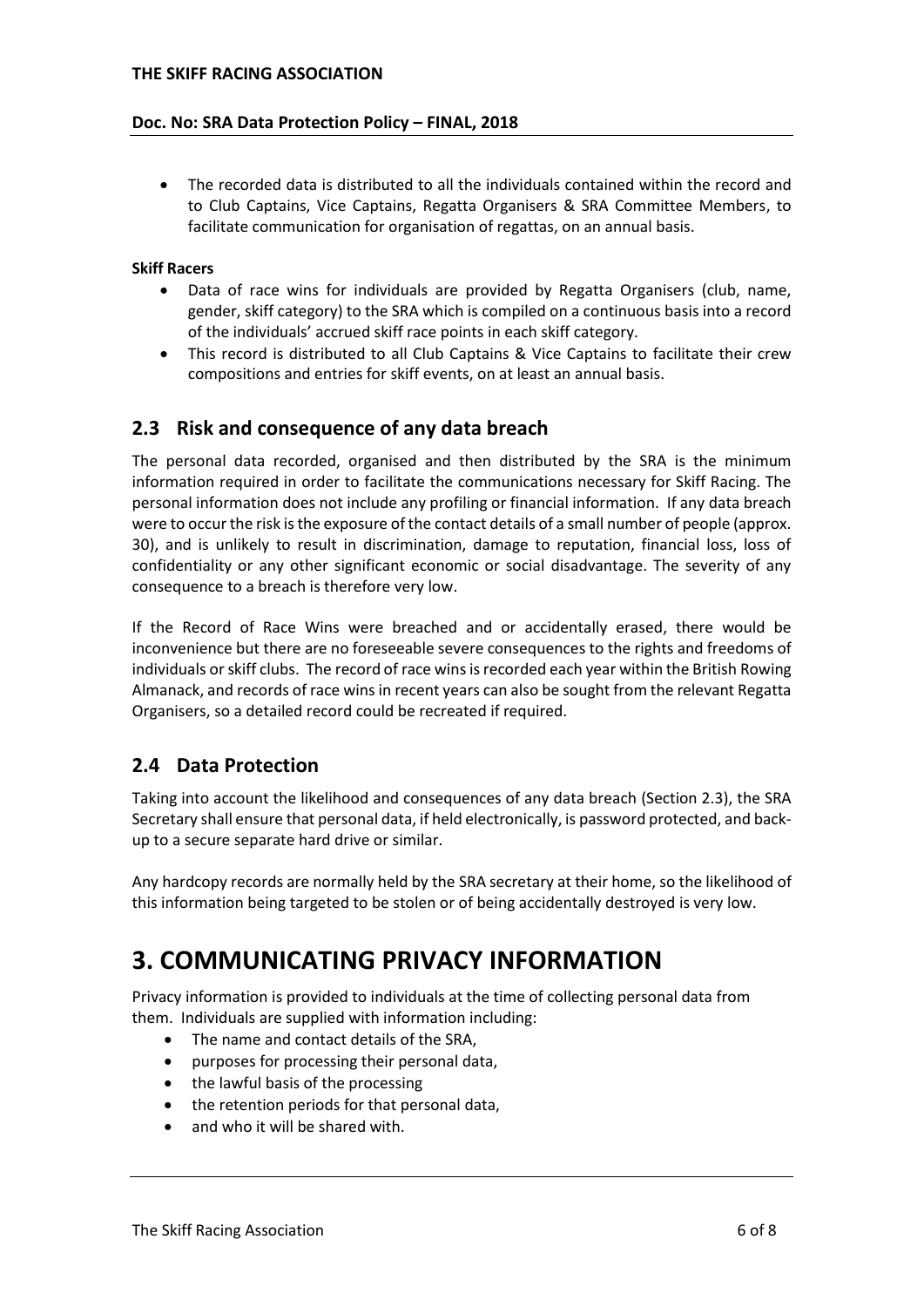#### **Doc. No: SRA Data Protection Policy – FINAL, 2018**

Contact Details of SRA data Controller: secretary@skiffing.org.uk

Personal data provided will be used for the purpose of compiling contact information for distribution to Skiff Club Captains, Vice Captains, Skiff regatta Organisers, SRA Umpires & Judges and SRA Committee members in order to facilitate the communications necessary for Skiff Racing.

Personal data will be retained while the individuals remain as Club Captains, Vice Captains, Regatta Organisers, SRA Committee Members, SRA Umpires & Judges or Skiff Racers. Relevant personal data will be erased at their retirement from an official capacity or when requested to be erased by the individual Skiff Racer.

All requestsfor access, rectification, erasure, restriction or objection in connection with personal data held by the SRA should be made by contacting the SRA Secretary.

### <span id="page-6-0"></span>**4. INDIVIDUAL RIGHTS**

The GDPR includes the following rights for individuals with reference to any personal data held by an organisation:

- the right to be informed;
- the right of access:
- the right to rectification;
- the right to erasure;
- the right to restrict processing;
- the right to data portability;
- the right to object; and
- the right not to be subject to automated decision-making including profiling.

The SRA supports the rights listed above.

## <span id="page-6-1"></span>**5. ACCESS RIGHTS**

The SRA Secretary shall be the data "controller" for management of any requests from individuals with regards the list of rights (See Sectio[n 4\)](#page-6-0) associated with their personal data, and shall comply to an individual's personal data request within 1 calendar month.

If a request is refused, the SRA Secretary must inform the individual why and that they have the right to complain to the supervisory authority (ICO) and to a judicial remedy. This must be done without undue delay and at the latest, within one month.

## <span id="page-6-2"></span>**6. LAWFUL BASIS FOR PROCESSING PERSONAL DATA**

Consent to process personal data, provided by individuals, and recorded prior to implementation of GDPR 25<sup>th</sup> May 2018, and need not be refreshed.

Post 25<sup>th</sup> May 2018 consent to process personal data of new individuals will be required. The SRA Secretary will ensure as far as reasonable possible that this consent is sought and will be specific, granular, clear, prominent, opt-in, properly documented and easily withdrawn. See Sectio[n 3,](#page-5-2) for appropriate Consent text.